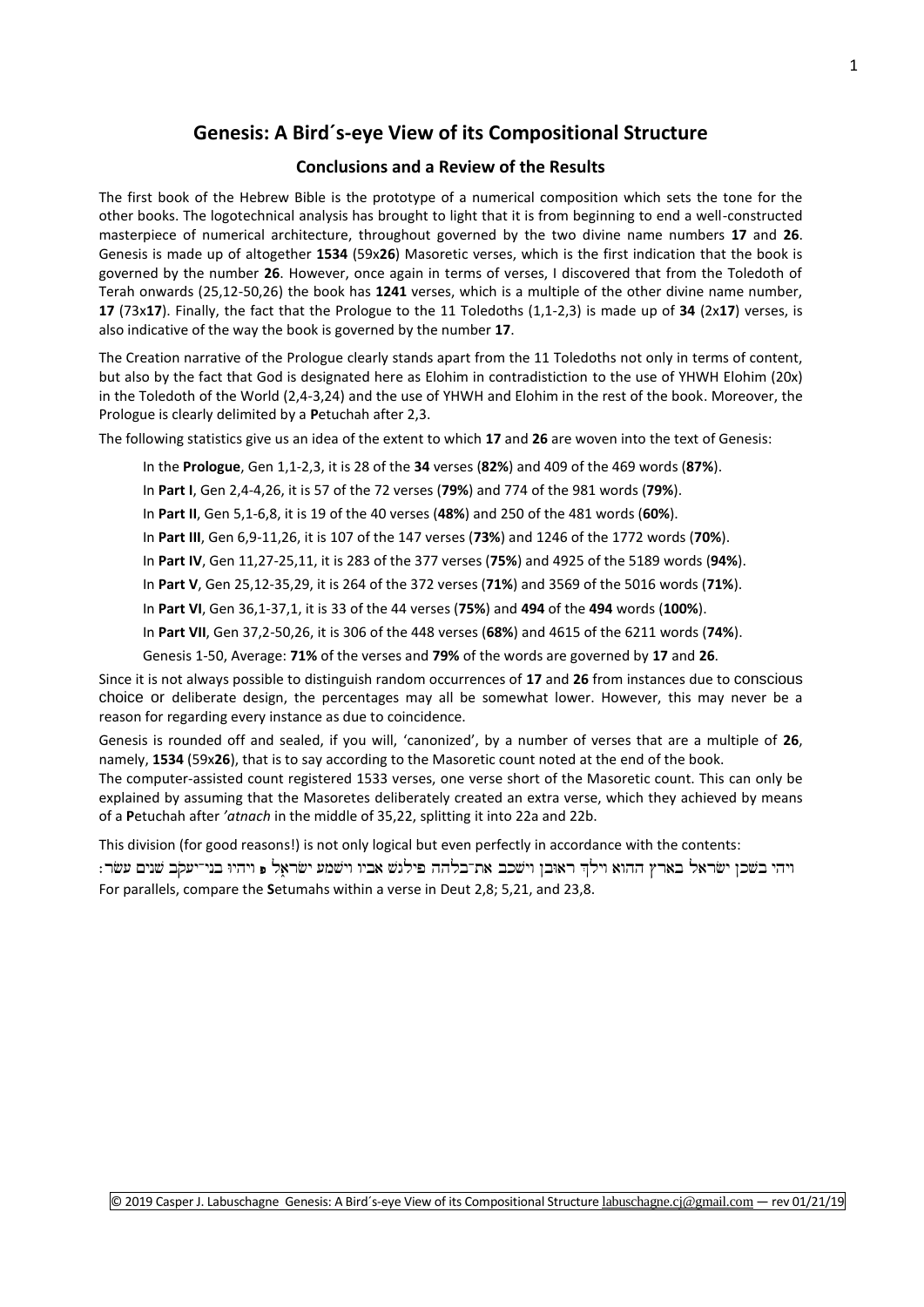### **Overview of the Numerical Features of the Eleven Toledoths:**

As the follow-up of the Prologue, the eleven Toledoths fundamentally determine the structure of the book. They are interwoven with the narratives but in such a way that they are easily discernible on the basis of the introductory headings.

|     | <b>Title</b>                              | <b>Texts</b>    |                 | <b>Verses</b>         |       | <b>Words</b>           |
|-----|-------------------------------------------|-----------------|-----------------|-----------------------|-------|------------------------|
|     | Prologue to the Toledoth                  | Gen 1,1-2,3     | 34 $(2x17)$     |                       | 469   |                        |
| H   | <b>Toledoth of the World</b>              | Gen 2,4-4,26    | 72              |                       | 981   |                        |
| Ш   | <b>Toledoth of Adam</b>                   | Gen 5,1-6,8     | $40-$           |                       |       | 481   1462 ( $86x17$ ) |
| ШL  | <b>Toledoth of Noah</b>                   | Gen 6,9-9,29    |                 | $89+ 41 = 130 (5x26)$ | 1182  |                        |
| IV  | <b>Toledoth of Noah's Sons</b>            | Gen 10,1-11,9   | 41              | 187 $(11x17)$         |       | 408 (24x17)            |
| V   | Toledoth of Shem's Sons                   | Gen 11,10-26    | 17 <sub>2</sub> |                       |       | 182 (7x26)             |
| VI  | <b>Toledoth of Terah (the centre)</b>     | Gen 11,27-25,11 | 377             |                       | 5189  |                        |
|     | <b>VII</b> Toledoth of Ishmael            | Gen 25,12-18    | $\overline{7}$  |                       | 74    |                        |
|     | <b>VIII Toledoth of Isaac</b>             | Gen 25,19-35,29 | 365             |                       | 4942  |                        |
| IX. | Toledoth of Esau/Edom                     | Gen 36,1-8      | 8               | 1241(73x17)           | 105   |                        |
| X.  | <b>Toledoth of Esau/Seir</b>              | Gen 36,9-37,1   | 36              |                       | 389   | 494 (19x26)            |
| XI  | <b>Toledoth of Jacob</b>                  | Gen 37,2-50,26  | 448             |                       | 6211  |                        |
|     | <b>Grand Total of the Toledoths</b>       | Gen 2,4-50,26   | 1500            |                       | 20144 |                        |
|     | <b>Grand Total in the book of Genesis</b> | Gen 1,1-50,26   | 1534 (59x26)    |                       | 20613 |                        |

A *sevenfold* structure of the Toledoth is the most plausible and perhaps the best possible division of the text, with the Prologue (1,1-2,3) functioning as an introduction to the Eleven Toledoths, and with The Toledoth of Terah once again in pride of place at the centre:

| Prologue, 1,1-2,3      | <b>The Creation of the World</b> |                                                     |
|------------------------|----------------------------------|-----------------------------------------------------|
| Part I, 2,4-4,26       |                                  | The Toledoth of the World                           |
| Part II, 5,1-6,8       | Ш                                | The Toledoth of Adam                                |
| Part III, 6,9-11,26    | $III-V$                          | The Toledoths of Noah and his Sons                  |
| Part IV, 11, 27-25, 11 | VI                               | The Toledoth of Terah (Abraham's Story)             |
| Part V, 25, 12-35, 29  | VII-VIII                         | The Toledoths of Ishmael and Isaac (Abraham's Sons) |
| Part VI, 36, 1-37, 1   | $IX - X$                         | The Toledoths of Esau                               |
| Part VII, 37, 2-50, 26 | ΧI                               | The Toledoth of Jacob (Epilogue: 50,22-26).         |

The *sevenfold* structure gains probability in light of the fact that both Exodus and Deuteronomy have a *sevenfold* framework.

The Prologue itself divides into **7** paragraphs coinciding with the **7** days of the week. The number **7** returns in the total number of words, **469**, which is a multiple of **7** (67x**7**).

The **11** divine speeches in the Prologue (1,3.6.9.11.14.20.22.24.26.28.29) prelude on the **11** Toledoths.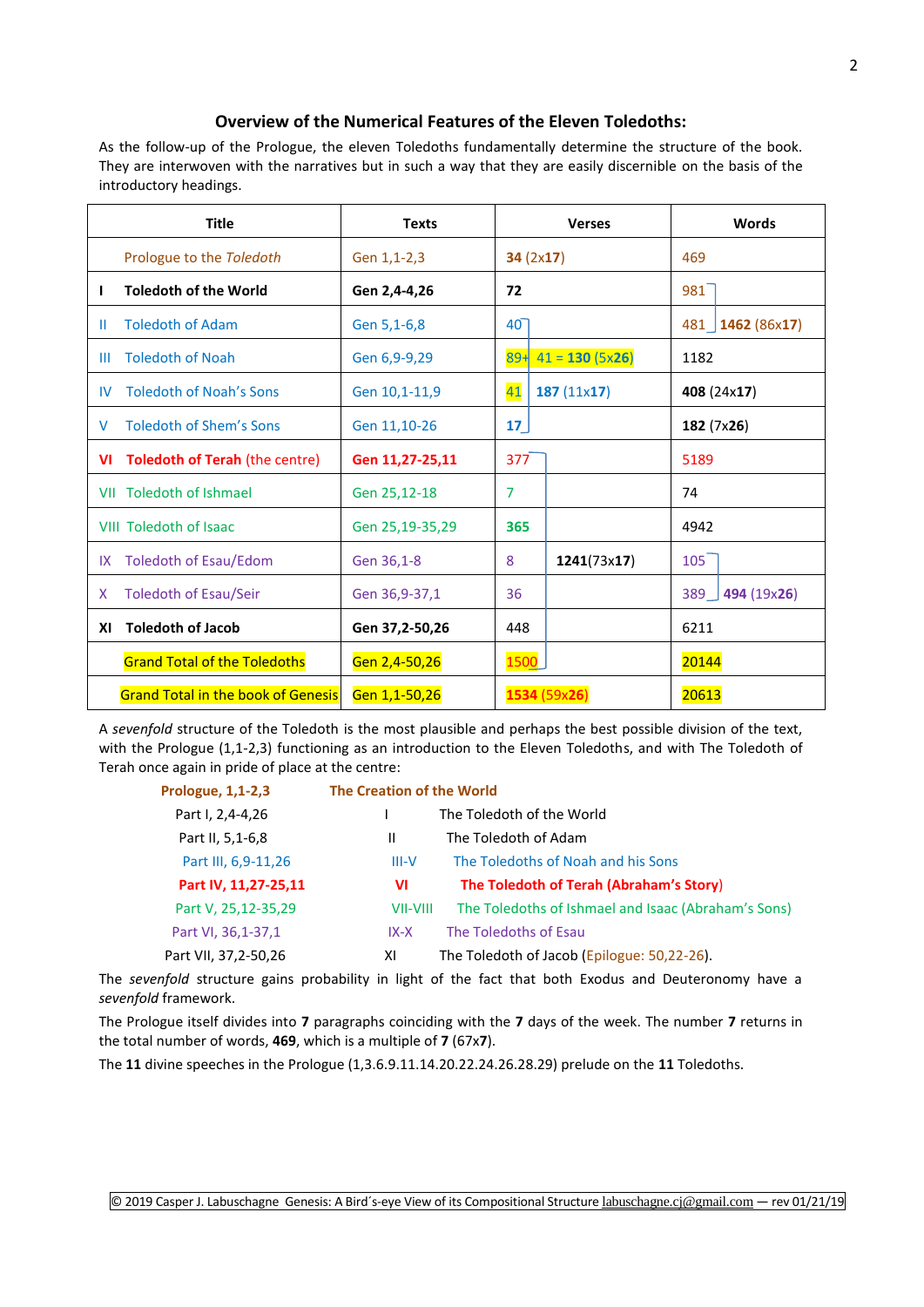## **Part I, Genesis 2,4-4,26 The Toledoth of the World**

Most significantly, this passage is made up of **72** verses, which represent the numerical value of the word : 22+6+12+4+6+22=**72**.

In terms of content and on numerical considerations, it divides into four Sections coinciding in this case precisely with the chapter division:

 Section I 2,4-25 The Creation of Human Beings: beginning with **34** words and ending with **104** (4x**26**), Section II 3,1-24 Why God banished Adam and Eve: beginning with **52** (2x**26**), ending with **51** (3x**17**), Section III 4,1-16 The Story of Cain and Abel: ending with **51** (3x**17**) words,

Section IV 4,17-24+25-26 Cain's Descendants + the Birth of Seth: **104** (4x**26**) + 36 words.

**Sections I-II** deal with events *inside* the Garden of Eden:

The narrative section at the beginning (2,4-15) is made up of **153** (9x**17**) words.

The narrative section in 3,6-8 is made up of **52** (2x**26**) words.

The divine speeches have **34** (2x**17**) words in the introductions and **156** (6x**26**) in the speeches.

All speeches taken together have **52** (2x**26**) words in the introductions.

Divine Speech VIII in 3,17-19 (the punishment assigned to Adam) has exactly **170** (10x**17**) letters.

The words spoken by the snake: 9+**17**=**26**. The key-word , 'the garden', occurs **7x** in 2,4-3,24.

**Sections III-IV** deal with events *outside* the Garden:

Altogether **78** (3x**26**) words have been used for the divine speeches (including the introductions) while **153**  (9x**17**) have been used for all speeches taken together (once again including the introductions).

Taken separately, the introductions have **26** words.

Moreover, Speeches IX-XIII have altogether **85** (5x**17**) words and **286** (11x**26**) letters.

The key-word  $\overline{\mathsf{N}}$ , 'brother' (always with a suffix) occurs **7x** in 4,1-16.

## **Part II, Genesis 5,1-6,8 The Toledoth of Adam**

The Toledoth of Adam has a very regular structure, consistently indicated by the layout markers:

- 5,1-2 Heading and Prologue: God created and blessed the human beings
- 5,3-6,4 Ten generations and the lifespans of the progenitors
- 6,5-8 Epilogue: the wickedness of human beings: God's resolve to wipe the human race.

The Toledoth is concluded by the Epilogue (6,5-8) dealing with YHWH's resolve to wipe the human race from the face of the earth because of their wickedness. Moreover, it functions as a cliffhanger anticipating The Toledoth of Noah and the Story of the Flood.

The paragraphs about Seth (5,6-6) and Mahelalel (5,15-17) are highlighted by having **34** (2x**17**) words each.

Part of the Methuselah paragraph (5,26-27) and part of the Lamech paragraph (5,30-31)have **26** words each.

The paragraph about the 10<sup>th</sup> Generation (5,32-6,4) is specifically emphasized by 78 (3x26) words.

Finally, the Epilogue (6,5-8) is made up of **52** (2x**26**) words.

An investigation into the divine speeches in the book until this point (1,1-6,8) has brought to light that there are altogether **26** with in total **78** (3x**26**) words in the introductions, **156** (6x**26**) in the speeches of 1,1-3,24, and **78** (3x**26**) words devoted to the four speeches in 4,1-26 (including the introductions).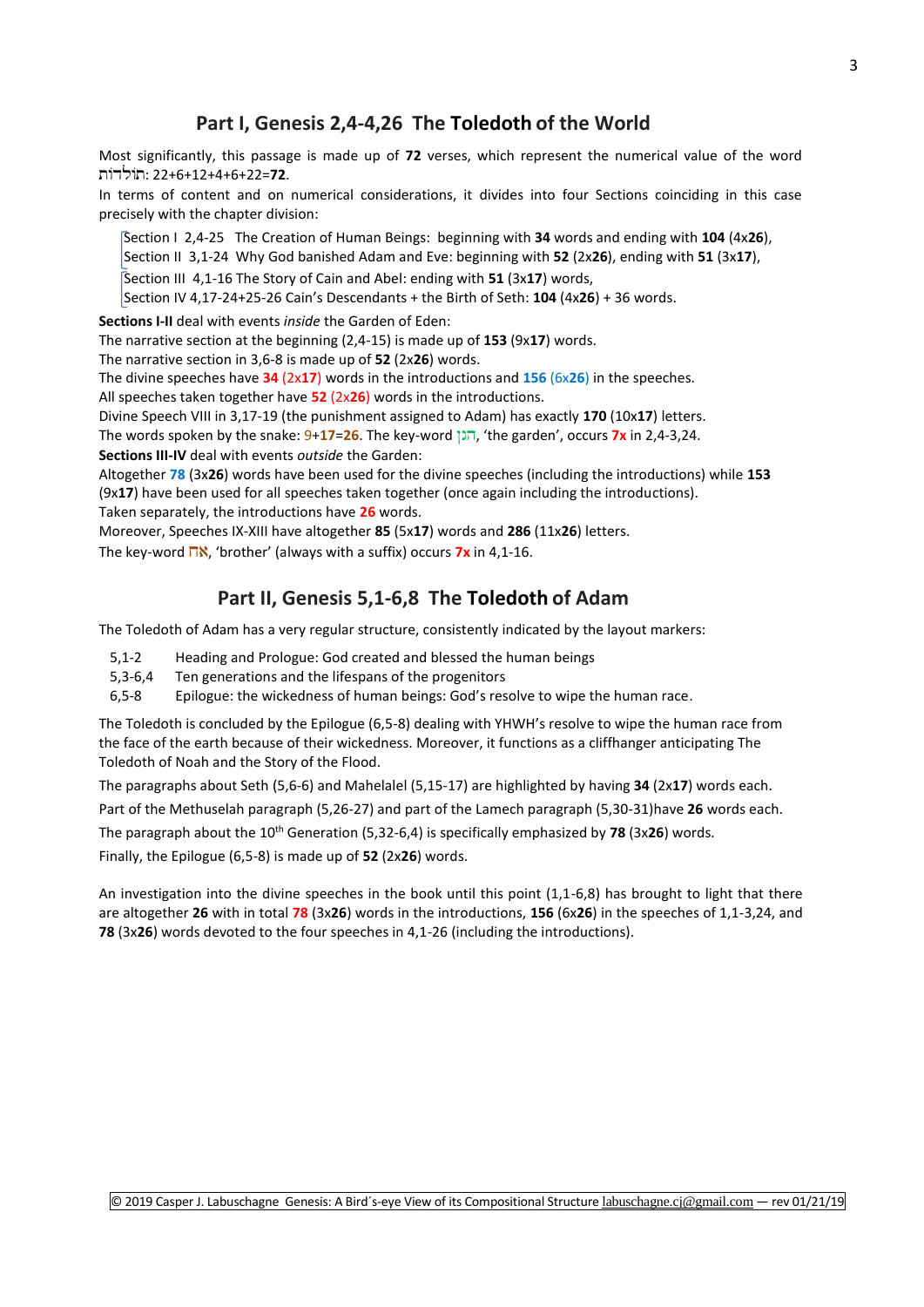## **Part III, Genesis 6,9-11,26 The Toledoths of Noah and his Sons**

Part III, Gen 6,9-11,26, comprises three Toledoths*,* which must be regarded as three distinct, closely connected, literary entities:

**The Toledoth of Noah** (Section 1), Gen 6,9-9,29,

**The Toledoth of the Sons of Noah** and their Dispersion at Babel (Section 2), Gen 10,1-11,9,

**The Toledoth of Shem** until the Birth of Abram (Section 3), Gen 11,10-26.

**The Toledoth of Noah** (including the story of the Flood in 6,13-9,7) divides into **7** paragraphs in accordance with the Masoretic layout markers and in terms of content, with the episode about Noah leaving the ark and God blessing his descendants in pride of place at the centre:

§1 Gen 6,9-12 **S** Prologue: YHWH assesses the corruption in the world: highlighted by **17** words.

§2 Gen 6,13-22 **S** YHWH orders Noah to build an ark and to load it: highlighted by **78** (3x**26**) words.

§3 Gen 7,1-8:14 **S** The Flood and the annihilation of all living beings on dry land: **68** (4x**17**) words.

**§4 Gen 8,15-9:7 S Noah leaves the ark and God blesses him and his descendants:** … by **102** (6x**17**) words.

§5 Gen 9,8-17 **P** God establishes a covenant with Noah and his descendants: … by **52** (2x**26**) and **34** words.

§6 Gen 9,18-27 A tragic event after the Flood: Noah dishonoured; Canaan cursed: composed of **102** words.

§7 Gen 9,28-29 **P** Epilogue to the Toledoth of Noah.

Worth noting are the following numerical features:

The text consists of 89 verses, with **4** in the prologue, YHWH's assessment of the situation in the corrupt world (6,9-12), and **85** (5x**17**) in the story of Noah and his sons (6,13-9,29). The Toledoth opens with **44** words in 6,9- 12, which represent 2x the numerical value of (14+8=**22**). This number returns in the **22** occurrences of , 'the ark'.

The text is sealed by **17** occurrences of the designation Elohim and **7** instances of the name YHWH. The name **Noah** occurs altogether **34x (2x**17**)**. The number of fullness **7** plays an important role to express the completeness of the event: the text divides into **7 paragraphs**, there are **7 pairs** of ritually clean beasts; **7 days** are mentioned (7,4.10; 8,10.12) and the **7 th month** (8,4). In the Flood-story (6,9-9,7) , '**all flesh**', occurs **7x** (6,12.13.17.19; 7,16.21; 8,17).

YHWH's command to Noah to build an ark (6,14-21) is made up of **119** (**7**x**17**) words.

The passage dealing with the ark and its load floating safely on the waters of the flood, while all living beings on dry land are annihilated (7,17-24), has **105** (15x**7**) words.

YHWH's first speech (6,13-21), together with the introduction, is made up of **136** (8x**17**) words, which divides in terms of content into **17** and **119** (7x**17**) words.

Speech II (7,1-4), including its introduction, has **68** (4x**17**) words.

The passage in which YHWH specifies the beasts Noah has to take with him (7:2-4) has **52** (2x**26**) words.

Altogether **204** (4x**26**) words are devoted to Speeches I and II and their introductions (**136**+**68**=**204**).

Speech VI (9,8-11) including its introduction, is made up of **52** (2x**26**) words.

Noah's curse on Canaan and his benediction regarding Shem and Japhet have **26** words.

**The Toledoth of the Sons of Noah** and their Dispersion at Babel (Section 2) is inextricably linked to the Toledoth of Noah, as shown by the fact that the two sections have altogether **130** (5x**26**) verses.

In Section 2, the sons of Japhet are specifically focused on by **26** words, the sons of Cush by **85** (5x**17**) words, the offspring of Ham/Canaan by **51** (3x**127**) words, and the sons of Shem by **85** (5x**17**) words.

Moreover, Shem has **26** descendants (**13** sons of Shem + **13** sons of Joktan), Japhet and Ham have together also **26** sons, while Mizraim and Canaan have altogether **17** descendants.

Most remarkably, the total number of words until this point (1,1-10,32) amount to exactly **3400** (200x**17**), which is underscored by the **1950** (75x**26**) words of 5,1-10,32. This is an indication that 10,32 marks a preliminary conclusion during the compositional proces.

The passage about the dispersion of Noah's descendants (11,1-9) is made up of **121** (**11**x**11**) words, a multiple of the number of fulfilment, which have consciously been chosen to express the 'fulfilment' of the earth, in other words, the fulfilment of God's command to 'fill the earth' (Gen 1,28).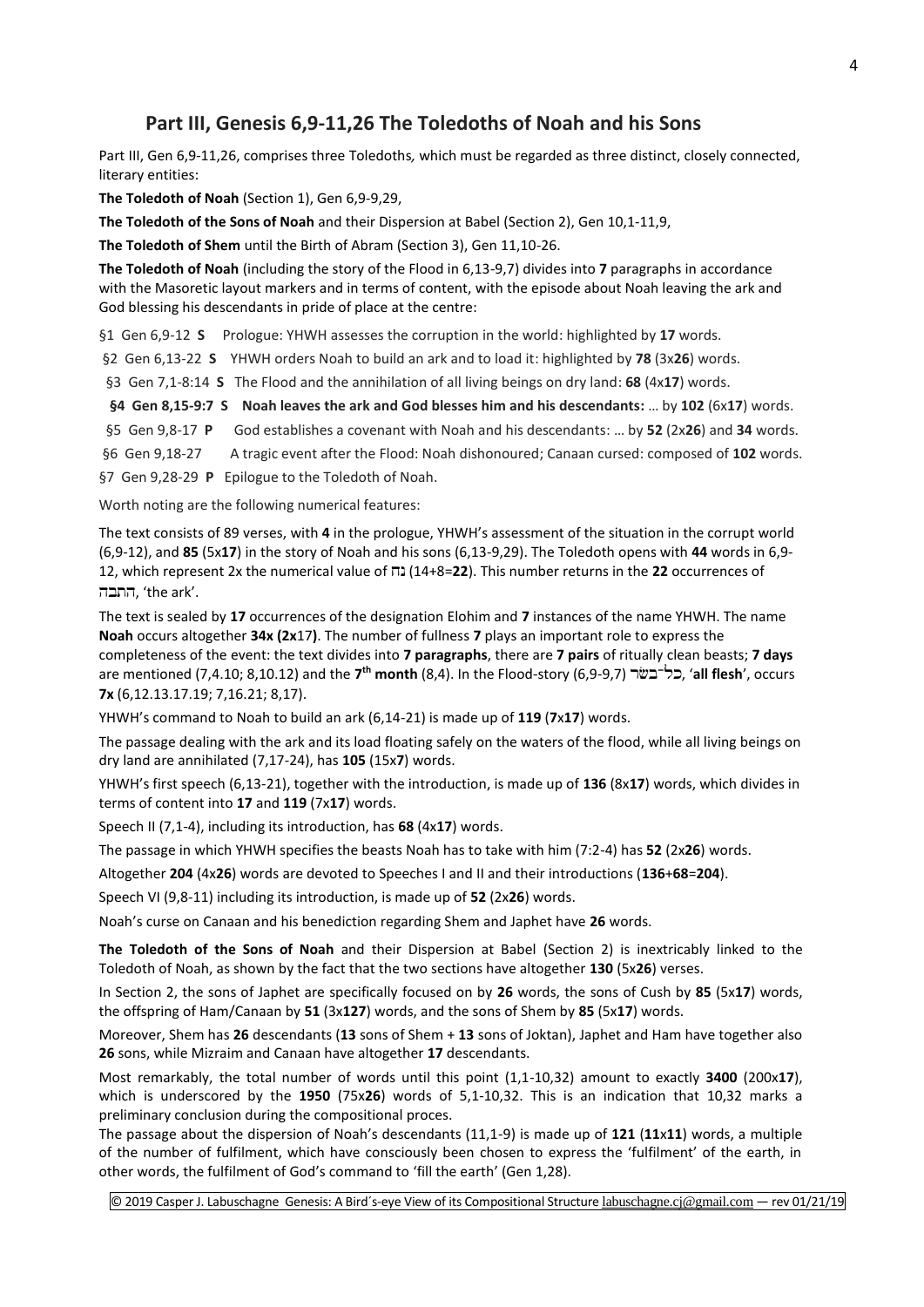Most intriguingly, the two words in 11,5, וירד יהוה, 'And YHWH came down', are positioned precisely at the mathematical centre of the dispersion-story as such (vs 1-8): **102** = 50 + **2** + 50. Verse 9 clearly stands apart as an aetiological explanation of the multinational world and the name Babel. The two central words are positioned in pride of place for they express the kernel of YHWH's intervention in human affairs.

The passage about the Toledoth of Shem until the birth of Abram (11,10-26) is composed of **17** verses and **182** (**7**x**26**) words.

To crown it all, the four Toledoths (of Adam, Noah, Noah's sons, and Shem's sons) in 5,1-11,26 are made up of **187** (**11**x**17**) verses.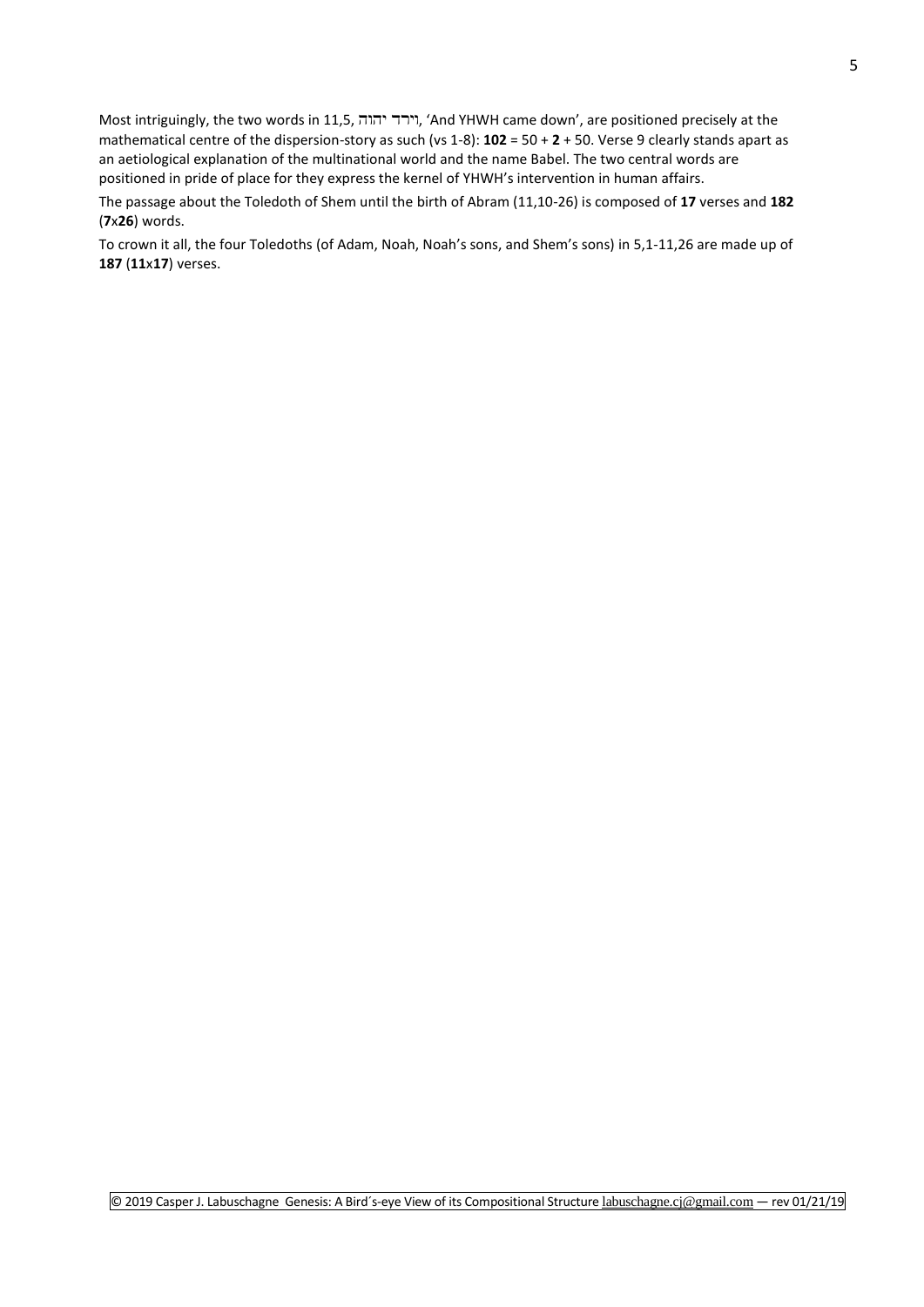# **Part IV, Genesis 11,27-25,11 The Toledoth of Terah**

In terms of the Masoretic layout markers, the Toledoth of Terah divides into **17** Paragraphs of disproportionate length, of which **7** are delimited by **P** and **10** by **S**.

The **7** Paragraphs delimited by **P** seem to deal with crucial events in the storyline. In terms of content and numerical considerations, the **17** Paragraphs can be grouped into five Sections:

## **I, §§1-2:** 11,27-12,9 **P**; **II, §§3-8:** 12,10-17,27 **P**;

**III, §§9-11:** 18,1-21,21 **P**; **IV, §§12-13:** 21,22-22,19 **P; V, §§14-17:** 22,20-25,11 **S**.

Note that Sections II and III are both made up of **1560** (60x**26**) words, and that **918** (54x**17**) words are used in the story about the Search of a Wife for Isaac in 14,1-67!

|              | §1:<br>11,27-32<br>Prologue to the Story of Abram              | S | 89   |            |
|--------------|----------------------------------------------------------------|---|------|------------|
| ı            | $\S2$ :<br>$12,1-9$<br>Abram's Call and his First Wanderings   | P | 127  |            |
|              | §3:<br>12,10-13,18 Abram's Stay in Egypt and Canaan            | P | 382  |            |
|              | §4:<br>14,1-24 Abram Among Belligerent Kings                   | S | 342  |            |
| $\mathbf{u}$ | 15,1-21 YHWH's Covenant with Abram: the Exodus Foretold<br>§5: | S | 258  | $1560 =$   |
|              | §6:<br>$16, 1 - 16$<br>Abram, Sarai, and Hagar                 | S | 223  | 60x26      |
|              | 17,1-14 YHWH's Covenant with Abraham: the Circumcision<br>§7:  | S | 178  |            |
|              | §8:<br>17,15-27 God Promises Abraham a Son                     | P | 177  |            |
|              | §9:<br>Abraham Meets the Three Men and Lot<br>18,1-19,38       | S | 1000 |            |
| Ш            | §10: 20,1-18 Abraham and Sarah at Gerar                        | S | 282  | $1560 =$   |
|              | §11: 21,1-21 The Birth of Isaac and the Expulsion of Hagar     | P | 278  | 60x26      |
| IV           | §12: 21,22-34<br>Abraham and Abimelech at Beer-Sheba           | P | 158  |            |
|              | §13: 22,1-19<br>The Binding of Isaac in Moriah                 | P | 307  |            |
|              | §14: 22,20-24<br>Birth of Nahor's 12 Sons and Daughter Rebecca | S | 60   |            |
| V            | §15: 23,1-20 Sarah's Death and Burial                          | S | 275  |            |
|              | §16: 24,1-67 In Search of a Wife for Isaac                     | P |      | 918(54x17) |
|              | §17: 25,1-11 Abraham's Death and Burial                        | S | 135  |            |

#### **The most salient numerical features of Section II, §§3-8: 12,10-17,27**:

|            | 12,10-13 why Abram came to reside in Egypt                     | 52 (2x26) words.   |
|------------|----------------------------------------------------------------|--------------------|
| $13.1 - 7$ | how Abram became very rich                                     | 85 (5x17) words.   |
|            | 13,8-18 Abram's deal with Lot                                  | 156 (6x26) words.  |
| 14.1-9     | Abram among belligerent kings                                  | 136 (8x17) words.  |
|            | 14,13-24 Abram's campaign against the allied kings             | 170 (10x17) words. |
|            | 15,1-6 YHWH's initiatives to make a covenant with Abram        | 85 (5x17) words.   |
|            | 15,13-20 YHWH foresees Israel's stay in Egypt                  | 78 (3x26) words.   |
| 17,7-14    | YHWH promises a covenant with him and his offspring            | $85 + 26$ words.   |
|            | 17,15-21 YHWH's promise that Sarai will be a mother of nations | 104 (4x26) words.  |

There are **17** divine speeches (**4** by YHWH's Angel and **13** by YHWH himself).

In 16,11-12, the Angel speaks **26** words announcing the birth of Ishmael.

 In Genesis 15-16, **102** (6x**17**) words are devoted to the human dialogues (Abram, Sarah, and Hagar) and **153** (9x**17**) words are devoted to the remaining narrative sections.

 In 17,1-14, YHWH's speeches 13, 14, and 15, in which he informs Abraham about the covenantal stipulations, is made up of altogether **153** (9x**17**) words.

 In 17,19-21, YHWH's speech (including its introduction), in which he promises to establish a covenant with Isaac and to make Ishmael fruitful and multiply him, is made up of **51** (3x**17**) words.

## **The most salient numerical features of Section III, §§9-11: 18,1-21,21**

| Like Section II, this section is also made up of                                              | 1560 (60x26) words.             |
|-----------------------------------------------------------------------------------------------|---------------------------------|
| In 19,14-31, the evacuation of the doomed city, there are                                     | 272 (16x17) words $(153 + 119)$ |
| In 18,1-19,38 about Abraham, three Men and Lot, there are                                     | <b>1000</b> words.              |
| In 20,1-18, Abraham and Sarah at Gerar, highlighted passages with: 26, 17, 52, 85, 102 words. |                                 |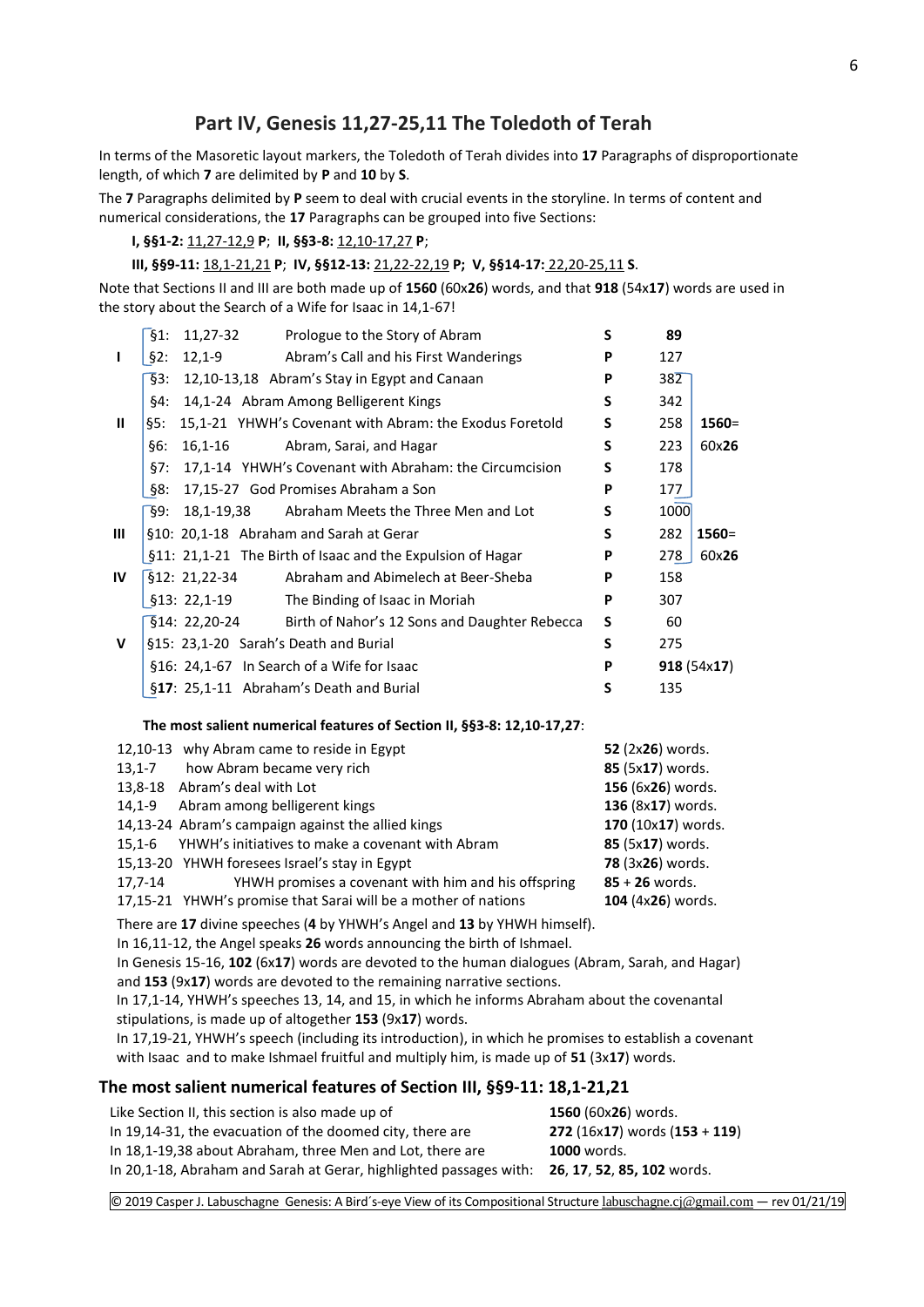In 21,1-14, the birth of Isaac and the sending away of Hagar, with: **34**, **51**, and **78** words. Genesis 18 has **13** divine speeches, and **170** words are devoted to Abraham's and Sarah's dialogues. In Genesis 19 the words spoken by Lot, his daughters, and the mob, amount to **156** (6x**26**).

### **The most salient numerical features of Section IV, §§12-13: 21,22-22,19**

The words devoted to all the dialogues in Section IV amout to **234** (9x**26**).

The story of Abraham's stay at Beer-Sheba is highligted by **52** (2x**26**) and **68** (4x**17**) words.

The journey of Abraham and Isaac to Moriah (22,1-8) is made up of **136** (8x**17**) words.

The rest of the story is highlighted by **78** (3x**26**) and **68** (4x**17**) words.

The passage about the Binding of Isaac in Moriah as a whole, 22,1-19, has a distinct mathematical centre in terms of its 307 words: namely, the name of in v 9b: 307=**153**+**1**+**153**. The **153**(9x**17**) words flanking the name symbolically express God's eighteenfold(!) presence. The author used this meticulously organized architecture of the text to demonstrate Isaac's *real* position in the fateful situation of being bound on the altar: He is surrounded by God's presence which guarantees his safety! For more particulars, see my article [Numerical Features of Genesis 22:1-19.](http://www.labuschagne.nl/19.genesis22,1-19.pdf)

#### **The most salient numerical features of Section V, §§14-17: 22,20-25,11**

Sarah's death and burial in 23,1-16 is highlighted by **170** words (**68** + **68** + **34**).

The entire story of Abraham's servant going in search of a bride for Isaac (Genesis 24) is for 100% governed by the divine name number **17**, through its **918** (54x**17**) words. This was deliberately done in order to stress the presence of YHWH in the events described in this important story.

The first leg of the journey of the servant until he arrives at the well (24,1-11),has **170** words.

Abraham's speech addressed to his servant (24,6-8) is made up of **51** (3x**17**) words.

The episode of the servant's prayer (24,12-18) and his encounter with Rebecca: **102** (6x**17**) words.

The whole story up to the point that Rebecca identifies herself (24,1-25) has **357** (21x**17**) words.

The episode of Laban's reaction to Rebecca's account of the events (24,30-33) has **68** (4x**17**) words.

The servant's speech in which he ascribes his succes to God (24,39-49) has **182** (7x**26**) words.

The episode of the family's reluctance to let Rebecca go away (24,55-61) has **78** (3x**26**) words.

Vs 50-51, about the permission given by Laban and Betuel for her to marry, have **26** words.

Vs 59-60, about the family dispatching her and giving her their blessing, have **26** words.

The dramatic episode about the servant introducing her to his master (vs 64-66) **34** (2x**17**) words.

Altogether **34** words are devoted to the five utterances of Rebecca in vs 18.19.24.25 and 58.

The conclusion of Section IV, 25,7-11, about Abraham's last days, is made up of **68** (4x**17**) words.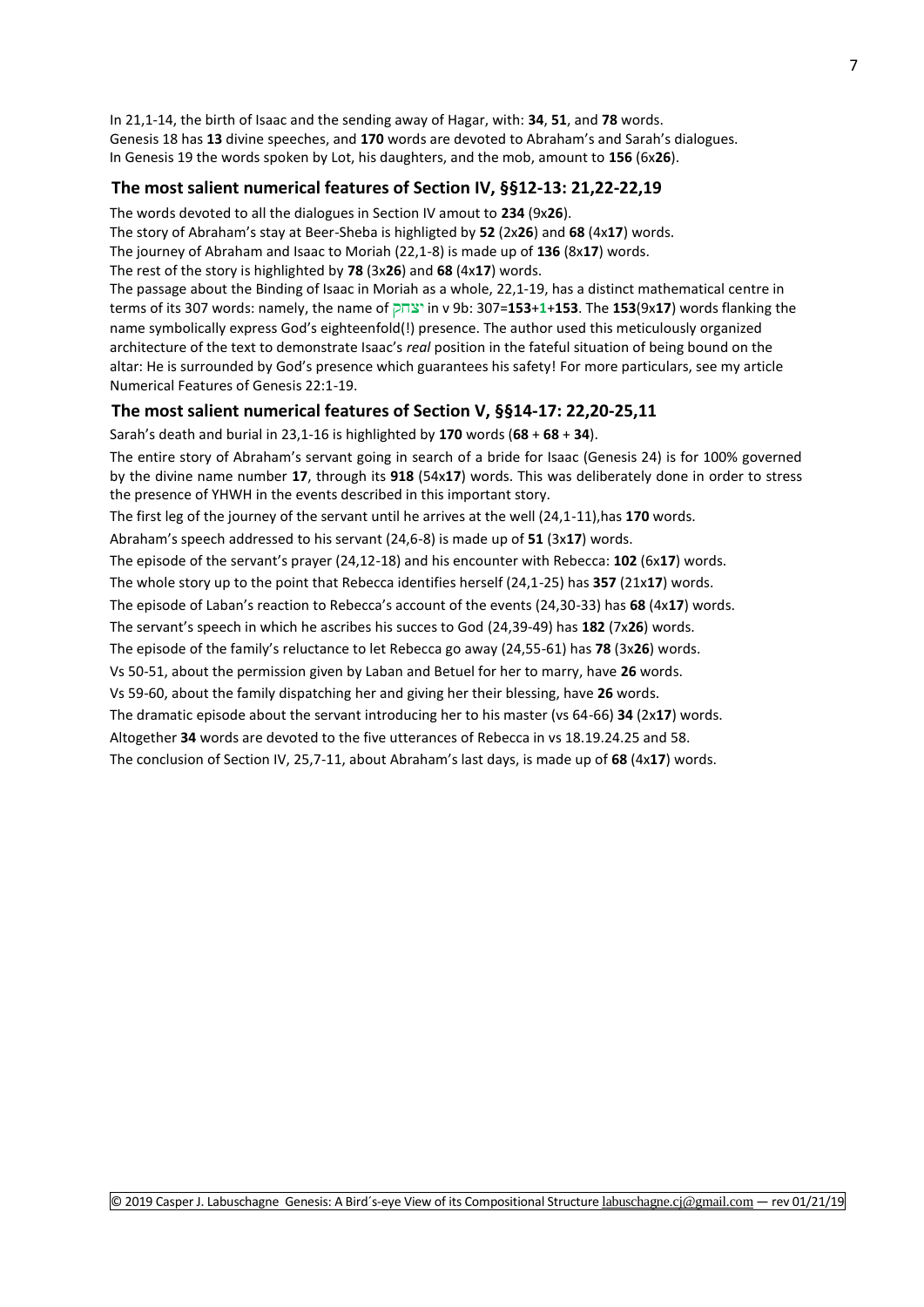# **Part V, Genesis 25,12-35,29 The Toledoth of Ishmael and Isaac Genesis 25,12-18 The Toledoth of Ishmael**

The fact that the Toledoth of Isaac had originally **364** (14x**26**) verses means that, on the level of verses, the entire text was governed by the divine name number **26**. However, as we have seen, the Masoretes created an extra verse by splitting 35,22, achieving **365** verses – see page 2 above. Whatever the case may be, the passage has been designed as a separate literary entity, which has been finalized and sealed by the **78** (3x**26**) occurrences of the name YHWH. Additionally, 272 of the 365 verses (74%) and 3426 of the 4942 words (69%) are highlighted by **17** and **26**.

In terms of content, and with due regard to the Masoretic layout markers, the text can be divided into seven coherent Sections. Strikingly, only one of them stands out, being in its entirety governed by a divine name number, namely Section VI which is made up of **34** verses and **459** (27x**17**) words.

| Esau and Jacob: their birth and youth<br>25,19-34<br>Section I             | P | 196         |
|----------------------------------------------------------------------------|---|-------------|
| Isaac's stay in Gerar and Beer-Sheba<br>Section II 26.1-33                 | s | 444         |
| Section III 26,34-28,9 Jacob obtains Esau's blessing                       |   |             |
| 26,34-35 Esau marries two Hittite women                                    | s | 22          |
| 27,1-28,9 Isaac is deceived: Jacob is blessed                              | S | 770 (70x11) |
| Section IV 28,10-32,3 Jacob on his way to Haran and his sojourn with Laban | P | 2021        |
| Section V 32,4-33,17 Jacob, now called Israel, is confronted with Esau     | S | 652         |
| Section VI 33,18-34,31 Jacob at Shechem, where his daughter Dinah is raped |   |             |
| 33,18-20 Jacob obtains land at Shechem                                     | s |             |
| 34,1-31 The rape of Dinah                                                  | P | 459 (27x17) |
| Section VII 35,1-29 Jacob revisits Bethel; the death of Rachel and Isaac   |   |             |
| Jacob dwells in Bethel and visits Luz<br>$35.1 - 8$                        | P |             |
| 35,9-22a God gives his blessing to Jacob                                   | P |             |
| 35,22b-29 Jacob's children and the death of Isaac                          | P | 378.        |

In **Section I, 25,19-34, the story of the birth of Esau and Jacob** (25,19-26): **102** (6x**17**) words are used. In the story of their youth (25,27-34): **182** (**7**x**26**) words are highlighted (vs 27-32). Taking 25,19 as the introduction to Section I, the rest of the story (25,20-34) has **187** (**11**x**17**) words.

In 25,19-34, the speeches comprise **43** words, while there are **153** (9x**17**) in the narrative sections. Esau speaks altogether **17** words (**8** in v 30 and **9** in v 32).

In **Section II, 26,1-33, Isaac's stay in Gerar and Beer-Sheba**: the opening verse has **17** words.

YHWH's second speech (v 24, including the introduction) has **17** words.

The dialogues of Isaac and his servants (including the introductions) have **34** (2x**17**) words.

The lengthy speech of Abimelech and Pichol (26,28-29) is made up of **34** (2x**17**) words.

## **Section III 26,34-28,9 Jacob obtains Esau's blessing**

In the story how Isaac is deceived (26,34-27,17), **17**, **26**, **119** (7x**17**) and **26** words are highlighted.

The passage dealing with Rebecca's scheming to deceive Isaac, 27,5-14, has **119** (**7**x**17**) words.

In the story how Rebecca's plans are executed (27,18-29) **156** (6x**26**) words are used.

In the story how Esau reacted to the deception of his father (27,34-45) **187** (11x**17**) words are used.

In the story about Jacob being sent to Haran by his father (27,46-28,9) **153** (9x**17**) words are used.

In 27b-29 the blessing speech by Isaac is highlighted by its **34** (2x**17**) words.

Special emphasis is laid on the words spoken by Esau (27,1-28,9), altogether **52** (2x**26**).

The words devoted to his speaking (including the 16 words of the introductions): **68** (4x**17**).

Since the multiples of **26** and **17** signify YHWH's presence in the events described in the text, this is another way to symbolically express YHWH's approval of Esau's position.

God speaks **52** (2x**26**) words in 28,13-15, another **7** in 31,3 and **9** in 31,24, altogether **68** (4x**17**).

**Section IV 28,10-32,3 Jacob on his way to Haran and his sojourn with Laban**

In 28,10-17, Jacob's nightly dream at Bethel is described with **119** (7x**17**) words.

In 29,1-11, Jacob goes east and meets Rachel: **156** (6x**26**) words.

In 29,12-21, Jacob meets Laban and his daughters: highlighted by **78** (3x**26**) and **34** (2x**17**) words.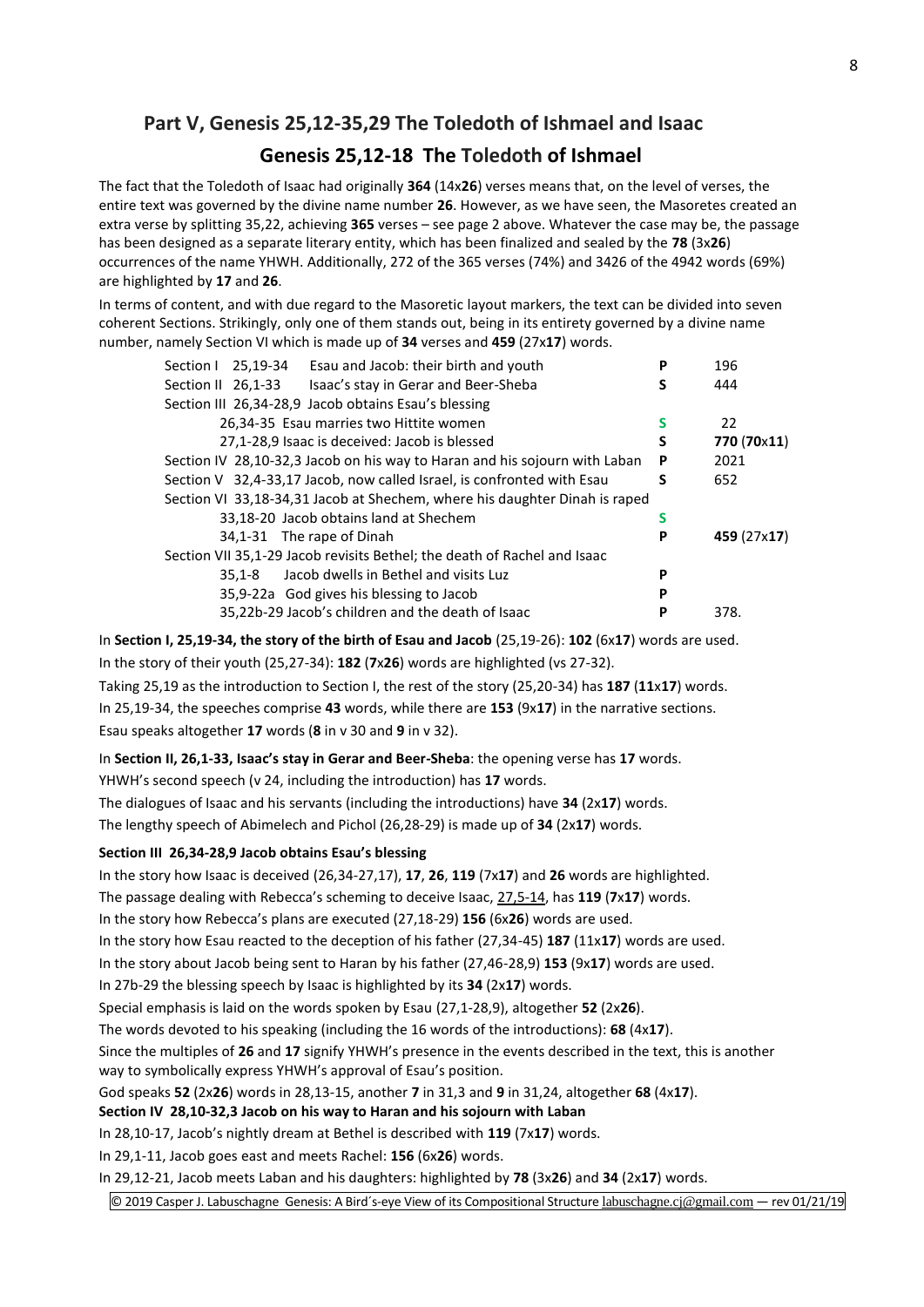In 30,2-3, Rachel allows Bilhah to bear a son for Jacob: **26** words.

In 30,9-13, Leah gives Zilpah as a wife to Jacob: **26** and **17** words.

In 30,14-24, the birth of Issachar, Zebulon, Dinah, and Joseph: highlighted by **102** (6x**17**) words.

In 30,25-36, Laban urges Jacob to stay longer: **34** and **130** (5x**26**) words.

In 30,37-31,21, how Jacob grew exceedingly rich: highlighted by **17**, **26**, **85**, **52**, and **17** words.

In 30,17-21, how Rachel stole her father's household gods: **68** (4x**17**) words.

In 31,22-32, Laban in persuit of Jacob and the household gods: **153** (9x**17**) words.

In 31,47-50, Laban and Jacob make a covenant: **104** (4x**26**) words.

In 28,10-32,3, the words in Laban's speeches amount to 234 (9x**26**) words.

In 31,5-10, Jacob speaks **78** (3x**26**) words and **52** (2x**26**) in 31,11-13.

In 30,1-8, Rachel speaks **34** (2x**17**) words and altogether **34** (2x**17**) in the rest of the story.

In 31,14-16, Leah and Rachel speak (plural) **34** (2x**17**) words (with **130** [5x**26**] letters).

#### **Section V 32,4-33,17 Jacob/Israel is confronted with Esau**

It is not surprising to find that this section consists of **47** verses, since this number represents the numerical value of the name : 10+16+19+2=**47**. Moreover, 32,5-7 and 32,31-33, and 33,1-3 are also made up of **47** words, all of which may be interpreted as signifying Jacob's 'signature'in his confrontation with Esau.

In 32,7, Jacob's fear for Esau is highlighted by **17** words.

In 32,10-12, Jacob reminds God of his steadfast love in the past: **51** (3x**17**) words.

In 32,15-16, Jacob sends a gift to Esau: **520** (20x**26**) cud-chewing animals and 30 donkeys, together **550**, which is **10x 55**, the square number of **10**, symbolically the highest possible number of animals.

In 32,16-17, the first instructions given by Jacob in view of the confrontation: **17** + **17** words.

In 32,23-33, the wrestling episode with the Man: **26** + **34** words; Jacob speaks altogether **17** words, which can only mean: God is with Jacob! This is perfectly in line with the fact that in Section V as a whole he speaks in total **260** words and together with Esau (29) **289** (**17**x**17**) words!

In 32,32-33, the aetiological explanation of the tabu on the sciatic muscle is made up of **34** words.

In 33,1-17, the episodes of the bowing before Esau are specifically highlighted: **26** words in 33,2-3 and **34** in 33,5-7. The preparations for the brothers' journey (33,10-17) are highlighted by **102** (6x**17**) words.

#### **Section VI 33,18-34,31 Jacob at Shechem, where Dinah is raped**

This passage is in its entirety governed by the divine name number **17**: it is composed of **34** (2x**17**) verses and **459** (27x17) words. Additionally 79% of the individual verses and 77% of the words in certain passages are highlighted by **85** (5x**17**), **78** (3x**26**), **17**, **26**, **52** (2x**26**), **17**, and **78** (3x26) words.

In 34,21-23, the words spoken by Hamor and Shechem to their fellow-townsmen amount to **52** (2x**26**). In the narrative sections of Section VI as a whole (that is to say, excluding the dialogues) dealing with the answer of Dinah's brothers to Shechem and his father, the request by Hamor and Shechem to the townsmen, and the circumcision of the males, have respectively **17**, **34**, and **17** words.

#### **Section VII 35,1-29 Jacob revisits Bethel; the death of Rachel and Isaac**

In terms of verses and words, 22 of the 30 verses (72%) and 266 of the 378 words (70%) are governed by the divine name numbers **17** and **26**. The name Jacob occurs no less than **17x**. Note that it is also said of Jacob that he lived **17** years in the land of Egypt and that the years of his life were 147 (47,28, made up of **17** words!). And Joseph was **17** years old when he was shepherding the flock with his brothers (37,2).

Until this point in the book, the divine name occurs **153x** (9x**17**), the last instance being in 32,10.

The **34** (2x**17**) words of Jacob's address to his household in 35,2-3 are meticulously divided into 8 in the introduction and **26** in the speech, highlighting his words through both **17** and **26**.

The narrative in 35,4-8 relating how Jacob's order was executed and that he arrived in Canaan, where he hid the foreign gods and the earrings under an oak, consists of **78** (3x**26**) words.

The divine oracle in 35,11-12 is made up of **26** words, precisely as the oracle in 46,3-4!

In 35,13-15, the scene in which Jacob sets up a pillar to mark Bethel as the place where God has spoken to him, is made up of **34** (2x**17**) words.

For a plausible explanation of the lifespans of the Patriarchs, see Observation 16 in [Part V.](http://www.labuschagne.nl/genesis/6.gen25,12-35,29.pdf)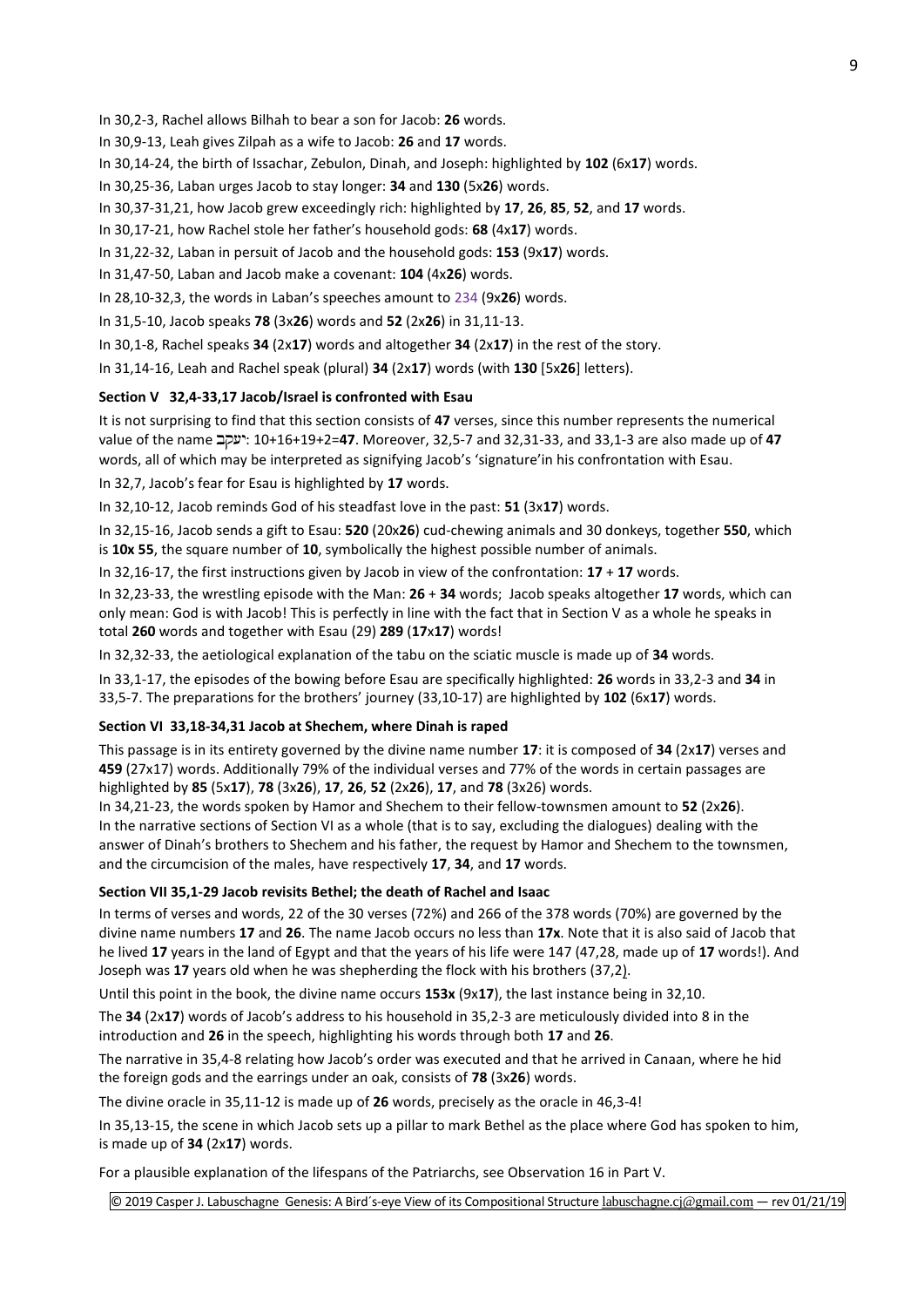# **Part VI, Genesis 36,1-37,1 The Toledoths of Esau**

Seeing that the heading of the Toledoth of Jacob is to be found in 37,2, verse 1 strictly belongs to the Toledoth of Esau. Therefore, the **P**etuchah after 36,43 should be interpreted as a layout marker that does not have the function of a delimiting device, but only serves to direct special attention to what follows: the important information that Jacob dwelt in the land of his fathers' sojournings, in Canaan.

The resulting delimitation is strongly underpinned by the numerical features of the text, which is made up of **44** (4x**11**) verses and **494** (19x**26**) words. The symbolic significance is that the entire family story of Esau: his temporary stay in Canaan, his wealth acquired there, and his departure for a land 'away from his brother Jacob' (v 6b), is from beginning to end determined and governed by YHWH as signified by the numerical value of his name, **26**. This is also expressed by the fact that 33 of the 44 individual verses (75%) and 385 of the 494 words (78%) are governed by the divine name numbers **17** and **26**.

The text divides into 5 paragraphs, partly supported by layout markers and numerical considerations:

| composed of 54 words.                      |
|--------------------------------------------|
| composed of 51 (3x17) words.               |
| 11 verses, composed of 153 (9x17) words.   |
| 11 verses, highlighted by 26 and 68 words. |
| 11 of the 14 verses (vs 32-42) are         |
| highlighted by 51 + 52 words.              |
|                                            |

The fact that there are no less than four instances in which the number of fulfilment, **11**, is used, requires an explanation. It express symbolically, in my opinion, the fulfilment of the 'blessing' Isaac gave to Esau, "Your dwelling will be far from the richness of the land, far from the dew of heaven above" (27,39). This is a very apt description of the region.

For the conspicuous use of the number **11** in connection with the fulfilment of the land promises in Deuteronomy, see Observation 9 in my analysis of [Deuteronomy 1-3](http://www.labuschagne.nl/deut/1deut1-3.pdf).

# **Part VII, Genesis 37,2-50,26 The Toledoth of Jacob**

The Story of Joseph is a well-constructed masterpiece of storytelling. There is no doubt about the literary skill of its author or the basic unity of the story, including the Story of Judah and Tamar in Chapter 38, which has generally been regarded as an erratic block in the story. In terms of the storyline in the Story of Ancient Israel in Genesis-Kings, the function of the Joseph story is clearly to set the stage for the events described in the book of Exodus. This is unexpectedly corroborated by the relative scarcity of the name YHWH: it appears only 12x  $(38,7.10 \, [\frac{3x}{1.39}, \frac{39}{2.3.5.21.23 \, [\frac{8x}{1.39 \, \text{and} \, 49.8 \, [\frac{1x}{1.39 \, \text{and} \, 19.8 \, [\frac{1x}{1.39 \, \text{and} \, 19.8 \, [\frac{1x}{1.39 \, \text{and} \, 19.8 \, [\frac{1x}{1.39 \, \text{and} \, 19.8 \, [\frac{1x}{1.39 \, \text{and} \, 19.8 \, [\frac{1x}{1.39 \, \text{and} \, 19.8$ Joseph story (40-50, except for 49,8 in the Blessing of Jacob) can be explained as a conscious decision to curtail the use of the name in order to pave the way for the revelation of the name in the book of Exodus.

In accordance with the Masoretic layout markers the text divides into **12** main sections which are perfectly in agreement with the contents in terms of the various episodes:

| Section I            | $37,2 - 36$            | Joseph sold into Egyptian slavery                                      | P  | 35 verses         |
|----------------------|------------------------|------------------------------------------------------------------------|----|-------------------|
| Section II           | $38,1 - 30$            | The story of Judah and Tamar                                           | S. | 30 verses         |
| Section III          | $39,1-23$              | Joseph's life in Egypt: he ends up in prison                           | S. | 23+ verses        |
| <b>Section IV</b>    | $40,1-23$              | Joseph interprets the dreams of the butler and baker                   | P  | 23+ verses        |
| <b>Section V</b>     | 41, 1-42, 38           | Joseph rises from slave to Governer of Egypt                           |    | 95+ verses        |
| <b>Section VI</b>    | 43, 1-44, 17           | Joseph's brothers confronted with him in Egypt                         | P  | $51 = 192$ verses |
|                      |                        |                                                                        |    |                   |
|                      | Section VII 44,18-46,7 | Jacob and his household emigrate to Egypt                              |    | 52 verses         |
| Section VIII 46,8-27 |                        | Jacob's descendants who emigrated to Egypt                             | P  | 20 verses         |
|                      |                        | Section IX 46,28-47,31 The Israelites in Goshen: Joseph's land reforms | P  | 38+ verses        |
| Section $X$ 48,1-22  |                        | The ailing Jacob blesses Joseph's sons                                 | P  | 22+ verses        |
| Section XI 49,1-26   |                        | Jacob's testamentary blessing for his sons                             | P  | $26+verses$       |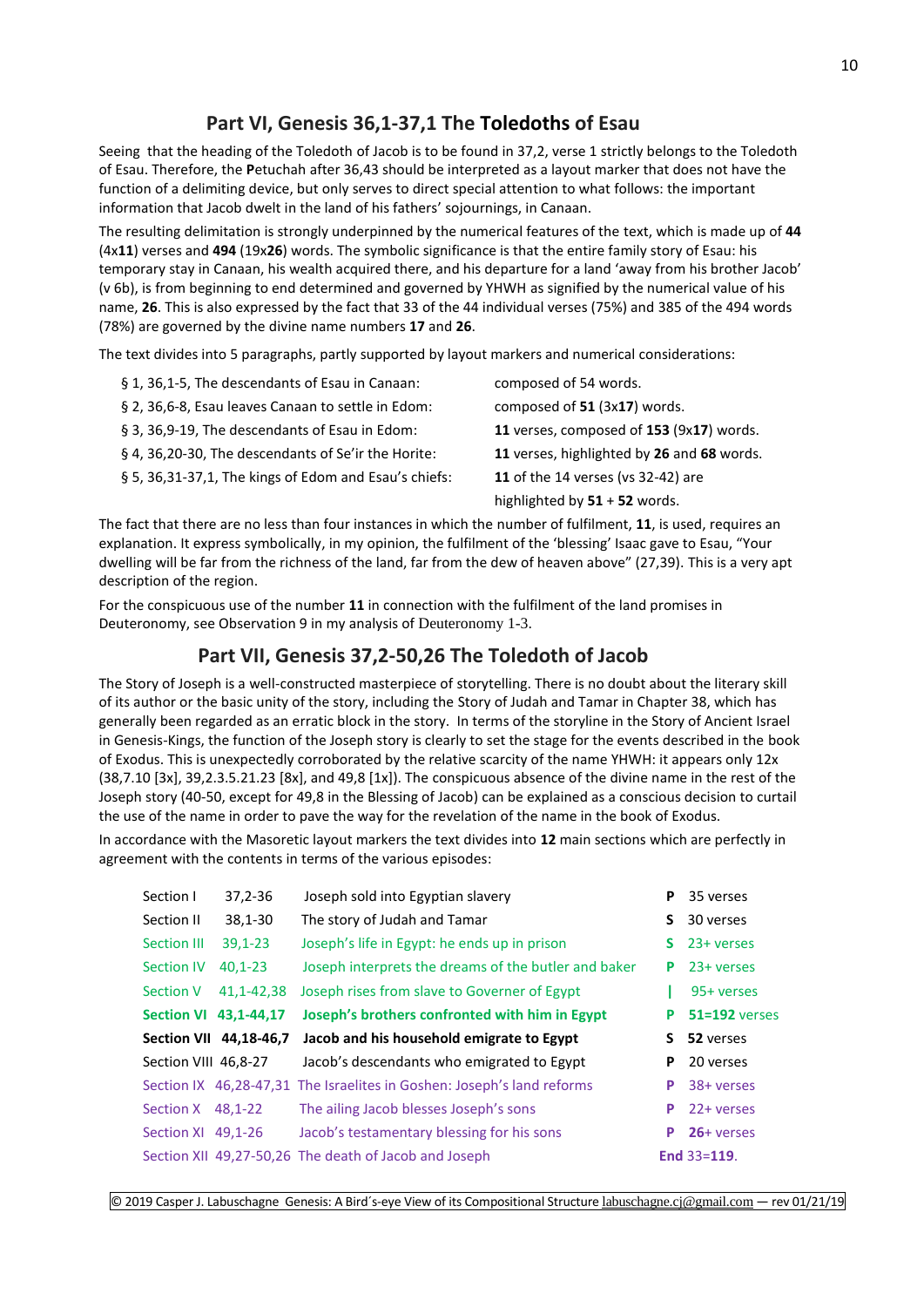Sections III-VI, dealing with Joseph's life in Egypt until his meeting with his brothers, are made up of altogether **192** verses, which is a multiple (4x) of **48,** the numerical value of (10+6+15+17=**48**).

This should certainly not be waved aside as a matter of coincidence, for this is a typical example of the scribal device of using the numerical value of the name of a character to signify his 'signature' –for more examples, see in [Part IV](http://www.labuschagne.nl/genesis/5.gen11,27-25,11.pdf) page 3 (Abram) and page 15 (Rebecca), and in [Part V](http://www.labuschagne.nl/genesis/6.gen25,12-35,29.pdf) pages 18-19 (Jacob).

**Sections VI and VII** occupy pride of place at the centre of the twelve Sections: **12**=5+**2**+5. The importance of the events described here, which definitely lead to the sojourn of the Israelites in Egypt, is extra highlighted by the fact that the two sections are made up of **51** (3x**17**) and **52** (2x**26**) verses respectively.

Another significant numerical feature is that Sections IX-XII, dealing with the sojourn of the Israelites in Goshen, have altogether **119** (**7**x**17**) verses, which symbolize the sevenfold(!) presence of God in Goshen.

# **Section I 37,2-36 Joseph Sold into Egyptian Slavery**

In terms of content (episodes) and numerical considerations, the section can be divided into 4 paragraphs:

- § 1 37,2-11 Joseph's dreams of greatness: highlighted by **153** (9x**17**) words.
- § 2 37,12-17 Jacob sends Joseph to his brothers: highlighted by **26** words.
- 
- 

The most significant features of the dialogues and narrative are that Joseph's brothers speak in total **78** (3x**26**) words: in vs 8-20 the brothers speak **26** words; in vs 21-22 Reuben speaks **17** words, and in the rest of the story Reuben and Judah, the two brothers who try to save Joseph, speak altogether **26** words. This means that **222** (**153**+**26**+**17**+**26**) of the 487 words (46%) are *additionally* highlighted by the two divine name numbers.

# **Section II 38,1-30 The Story of Judah and Tamar**

The entire text of this masterly numerical composition, consisting of 405 words, is for 100% governed by multiples of **17** and **26** (**51**+**130**+**68**+**156**=405). This also goes for the number of letters: **1513** (89x**17**).

- § 1 38,1-5 The birth of Judah's three sons: composed of **51** (3x**17**) words.
- § 2 38,6-14 Er and Onan die: Tamar is widowed: composed of **130** (5x**26**) words.
- § 3 38,15-19 Judah gives a pledge and lies with 'Tamar': composed of **68** (4x**17**) words.
- § 4 38,20-30 The exposure of Judah and the birth of Tamar's twins: composed of **156** (6x**26**) words.

A word count of the speeches and the narrative sections has shown that Judah speaks altogether **60** words, his friend **16**. Judah's string of 9 speeches are meticulously built up as follows:

9+8(=**17**)+5+4(=**26**)+6+5+12+2(=**51**[3x**17**])+9=60. The townsmen speak altogether **17** words, Tamar and the midwife in total **36** words.

# **Section III 39,1-23 Joseph and the Wife of Potiphar**

No less that 20 of the 23 verses (87%) and 300 of the 347 words (86%) are governed by **17** and **26**.

§ 1 YHWH is with Joseph and he prospers: highlighted by **52** (2x**26**) words. § 2 Potiphar's wife tries to seduce Joseph: composed of **153** (9x**17**) words. § 3 Accused of rape, he ends up in prison: highlighted by **78** (3x**26**) words.

Joseph speaks **35** words and the woman **53**, of which she speaks **26** to the men of the household (vs 14-15).

# **Section IV 40,1-23 Joseph Interprets the Dreams of the Butler and the Baker**

The whole text is governed by the number **26** through its **312** (12x**26**) words. Additionally, 14 of the 23 verses (61%) and 179 of the 312 words (57%) are highlighted by **17** and **26**.

§ 1 39,1-5 Joseph meets Pharaoh's butler and baker in prison: highlighted by **68** (4x**17**) words.

§ 2 39,6-15 The butler's dream and Joseph's interpretation: highlighted by **17** + **51** (3x**17**) words.

§ 3 39,16-23 The baker's dream and Joseph's interpretation: highlighted by **17** an **26** words.

The butler and the baker speak altogether **60** words: 5 together (v 8) + 32 by the butler and 23 by the baker. Joseph speaks altogether 92 words.

§ 3 37,18-27 Joseph in great danger in Dothan: highlighted by **102** (6x**17**) words. § 4 37,28-37 Joseph carried away to Egypt: highlighted by **52** (2x**26**) and **17** words.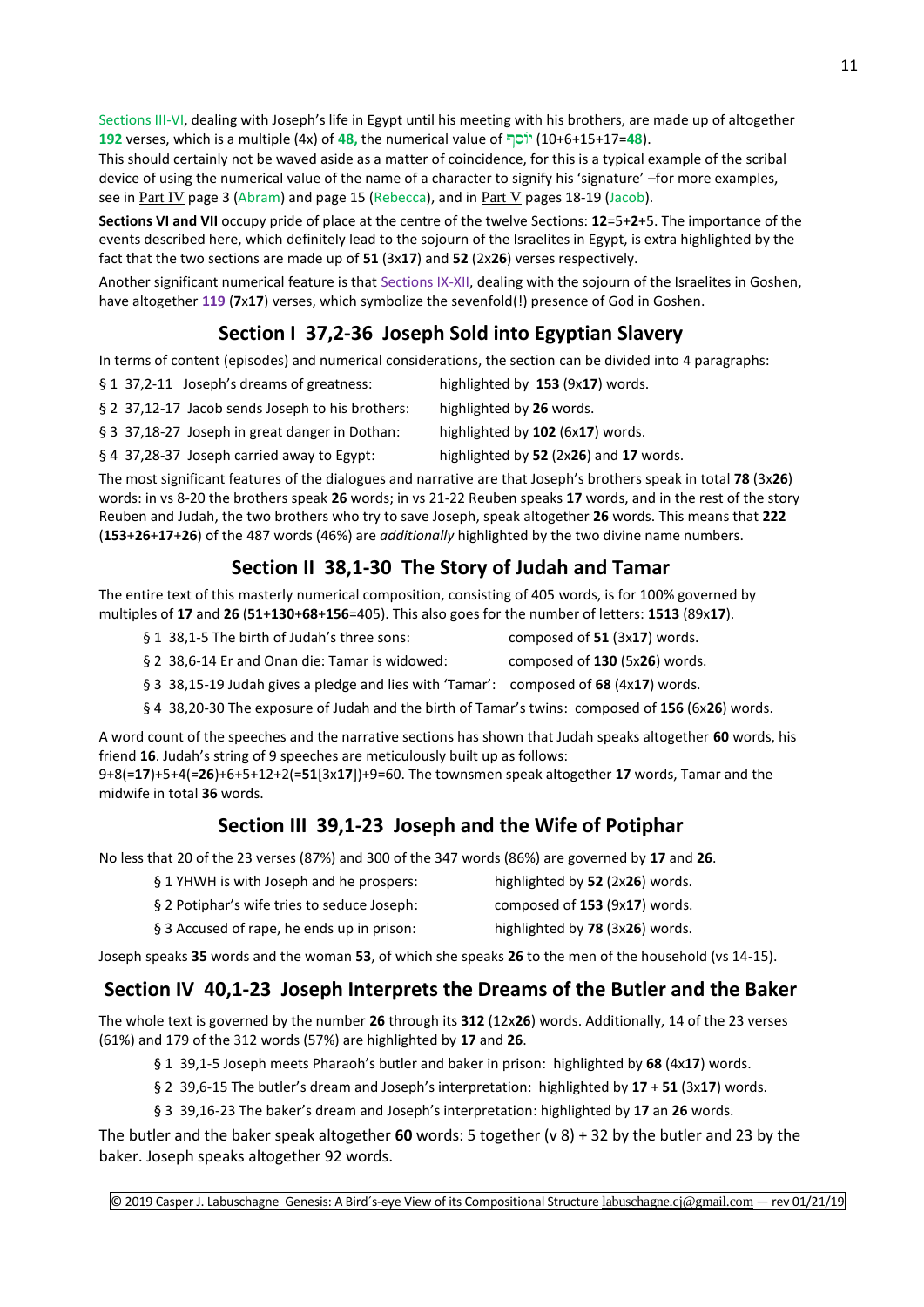# **Section V 41,1-42,38 Joseph Rises from Slave to Governer**

In terms of verses and words, 78 of the 95 verses (82%) and 1039 of the 1304 words (80%) are governed by the numbers **17** and **26**. In the entire section the passages about crucial events and situations are additionally highlighted by **17** or **26** words (or their multiples).

§ 1 41,1-13 Pharaoh's two dreams: the butler remembers Joseph: composed of **170** words.

§ 2 41,14-36 The dreams interpreted: the consequences: highlighted by **52**, **52**, and **102** (6x**17**) words.

§ 3 41,37-45 Pharaoh praises Joseph and makes him his governer: composed of **130** (5x**26**) words.

§ 4 41,46-57 Joseph (30 years old) makes a tour of inspection: composed of **17**+**26**+**102** (6x**17**) words.

§ 5 42,1-5 The first visit of Joseph's brothers to Egypt: highlighted by **26** words.

§ 6 42,6-17 The brothers are confronted with Egypt's governer: highlighted by **104** words.

§ 7 42,18-25 Joseph is deeply moved, but plays a trick on them: highlighted by **26** and **51** words.

§ 8 42,26-34 The brothers return home and report to Jacob: highlighted by **104** (4x**26**) words.

§ 9 42,35-38 Jacob refuses to let Benjamin go to Egypt: highlighted by **52** (2x**26**) words.

In Chapter 41, the word count does not yield any significant features of the 12 speeches and the narrative: Pharaoh's 7 speeches have 163 words; Joseph's 4 (including the interior monologues in vs 51 and 52) have 180 words, while the chief butler's speech has 57 words; the narrative sections contain 389 words.

In Chapter 42 the narrative parts, including the introductions, have 226 words.

Joseph speaks 84 words and Jacob **52** (2x**26**); the brothers speak 166 words.

Moreover, in vs 10-11 and also in v 13 the brothers speak **17** words.

In v 22 **17** words are devoted to Reuben's speaking, including the introduction (13+4).

In Genesis 41 the dialogues have altogether 400 words; in Genesis 42 they amount to 302, which means that in total 400+302=**702** (27x**26**) words are spoken in Section V.

# **Section VI 43,1-44,17 Joseph's Brothers Visit Egypt Again**

Section V is a distinct literary entity consisting of **51** (3x**17**) verses, by which it is finalized and sealed. This is underlined by the fact that they divide into **34** verses in §§1-3 (43,1-34) and **17** in §4 (44,1-17). The end of the section is clearly marked by the Masoretic layout marker **P**etuchah, which indicates a crucial turning point in the storyline.

In terms of verses and words, 35 of the 51 verses (69%) and 498 of the 718 words (68%) are governed by **17** and **26**. Special care has been taken to make up groups of their multiples: **102, 68** (2x), and **156** words.

- § 1 43,1-15 To buy more corn, Benjamin must go too: highlighted by **17**, **26**, and **102** (6x**17**) words.
- § 2 43,16-25 The brothers are taken to Joseph's house: highlighted by **68** (4x**17**) and **26** words.
- -
- § 3 43,26-34 Joseph and his brothers at the banquit: highlighted by **68** (4x**17**) and **26** words.
	-
- § 4 44,1-17 Joseph's trick with the silver goblet: highlighted by **156** (6x**26**) words.

In the narrative sections three dramatic episodes are specifically highlighted by **17** words: The narrative section about the brothers being brought into the house of Joseph (43,17-18): **17** words. The episode in which Joseph yearns for Benjamin and weeps in the inner room (43,30-31): **17** words. The passage dealing with the sending away of the brothers (44,2b-3): **17** words.

# **Section VII 44,18-46,7 Jacob and his Household Emigrate to Egypt**

- § 1 44,18-34 Judah's masterly speech, criticizing the governer: highlighted by **119** and **68** words.
- § 2 45,1-16 Joseph reveals his identity: reconciliation at last: highlighted by **153** (9x**17**) words.
- § 3 45,17-28 Pharaoh endorses Joseph's invitation to Jacob: highlighted by **17** and **85** words.
- § 4 46,1-7 Jacob sets out for Egypt with all that he has: highlighted by **85** words.

This section is made up of **52** (2x**26**) verses, by which it is rounded off and sealed. Together with Section V, with its **51** (3x**17**) verses, it occupies pride of place at the centre of Part VII.

The most striking feature of the dialogues is that Joseph speaks altogether **153** (9x**17**) words.

Moreover, Jacob/Israel and all his sons, including Joseph, speak in total 237+**153**=**390** (15x**26**) words.

When God reveals himself to Jacob and encourages him to go to Egypt, he speaks **26** words.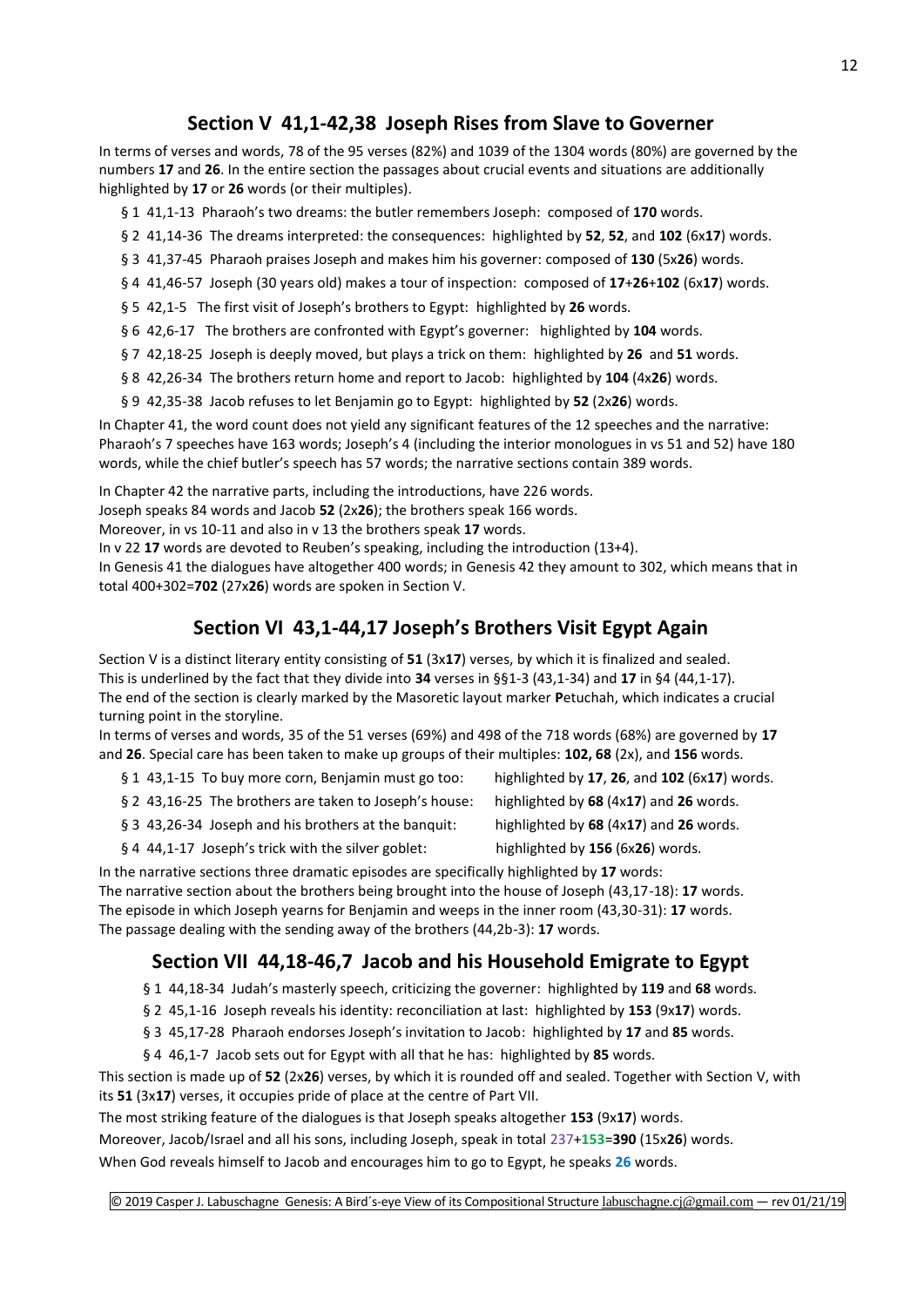# **Section VIII 46,8-27 Jacob's Descendants Who Emigrated to Egypt**

The enumeration of Jacob's descendants (46,8-25) is made up of **182** (**7**x**26**) words, by which it is strongly highlighted. What meets the eye immediately is that there are four specifically highlighted passages, each consisting of **17** words: vs 8-9, v 12, v 15, and v 20. The purpose of the highlighting is to bring **Reuben**, **Judah**, **Daughter Dinah**, and **Joseph** specifically into the limelight.

**Reuben** is specifically focused on because he is the eldest son and potential successor to Jacob, but more particularly, because of the crucial role he played to save Joseph's life and to let Jacob emigrate to Egypt.

**Judah** is brought into the limelight for the role he played in his turn to save Joseph's life and to enable Jacob/Israel to emigrate to Egypt. Moreover, he qualifies as the second logical successor to Jacob.

**Joseph** is given special attention because of the pre-eminent position he attained in Egypt, his crucial role in the emigration of Jacob/Israel to Egypt and the measures taken by him to facilitate Israel's settlement. Therefore he qualifies as the third logical successor to Jacob.

For a recent indepth study of the succession question, see Benedikt Hensel's dissertation (BZAW 423), 2011. Most strikingly, **Levi** receives no special attention, but this can be explained primarily in light of his disqualification (together with Simeon) in connection with the rape of Dinah and its bloody aftermath. Another reason for the fact that he is left out of special consideration in this context is that the author knew that he will get adequate attention in the book of Exodus as the ancestor of Moses and Aaron.

**Daughter Dinah** is specifically highlighted by **17** words not only because she is the only daughter of Jacob mentioned here – he had other daughters (see 37,35 and 46,7) –but also due to her (passive!) role in the disqualification of Simeon and Levi as potential successors to Jacob.

In the storyline, Section VIII functions as an intermezzo before the narrative about Israel's stay in Goshen.

# **Section IX 46,28-47,31 The Israelites in Goshen: Joseph's Land Reforms**

Sections IX-XII, Gen 46,28-50,26, are a close-knit literary entity consisting of **119** (**7**x**17**) verses by which they are finalized and sealed. They deal specifically with the sojourn of the Israelites in the land of Goshen. In terms of content and numerical considerations, the text divides into 4 paragraphs:

- § 1 46,28-47,4 God speaks to Jacob at Beer-sheba: composed of **170** words.
- § 2 47,5-14 Pharaoh tells Joseph to settle Israel in Goshen: composed of **153** (9x**17**) words.
- § 3 47,15-19 He gives Egypt food in exchange for cattle: highlighted by **52** (2x**26**) words.
- § 4 47,20-31 Joseph's revolutionary land reforms: highlighted by **52**, **17**, and **104** (4x**26**) words.

The significance of the fact that Jacob lived **17** years in Egypt (47,28) is to symbolize that he is accompanied by YHWH's presence in the last years of his life. These **17** years are added to Jacob's age of **130** years (when he meets Pharaoh, 47,9) to achieve his lifespan of **147** years which is specifically mentioned here in 47,28.

# **Section X 48,1-22 The Ailing Jacob Blesses Joseph's Sons**

- § 1 48,1-7 Joseph brings his sons to Jacob to be adopted: highlighted by **26** words.
- § 2 48,8-16 Jacob blesses Joseph through his sons: highlighted by **78** (3x**26**) words.
- 
- § 3 48,17-22 He upholds his decision and blesses them again: composed of **104** (4x**26**) words.
- In Section X, 13 of the 22 verses (59%) and 208 of the 350 words (59%) are highlighted by the number **26**.

Jacob and the messenger speak altogether 179 words (5+174), of which Jacob speaks **17** to Joseph (vs 8-11) and **52** (2x**26**) in connection with the blessing for Joseph (vs 15-16 and 19). Joseph and the messenger speak altogether 20 words, of which Joseph speaks **17**.

# **Section XI 49,1-26 Jacob's Testamentary Blessing for his Sons**

The passage about the blessings for the eleven brothers are clearly delimited by the layout markers. Most intriguingly, the blessing for Benjamin (v 27) is detached from that of his brothers by the strong layout marker **P** which should absolutely not be ignored. The Masoretic delimitation is underscored by the fact that the passage (without Benjamin!) is composed of **26** verses which makes it a distinct literary entity. Moreover, verse 27 is structurally and numerically part and parcel of the first